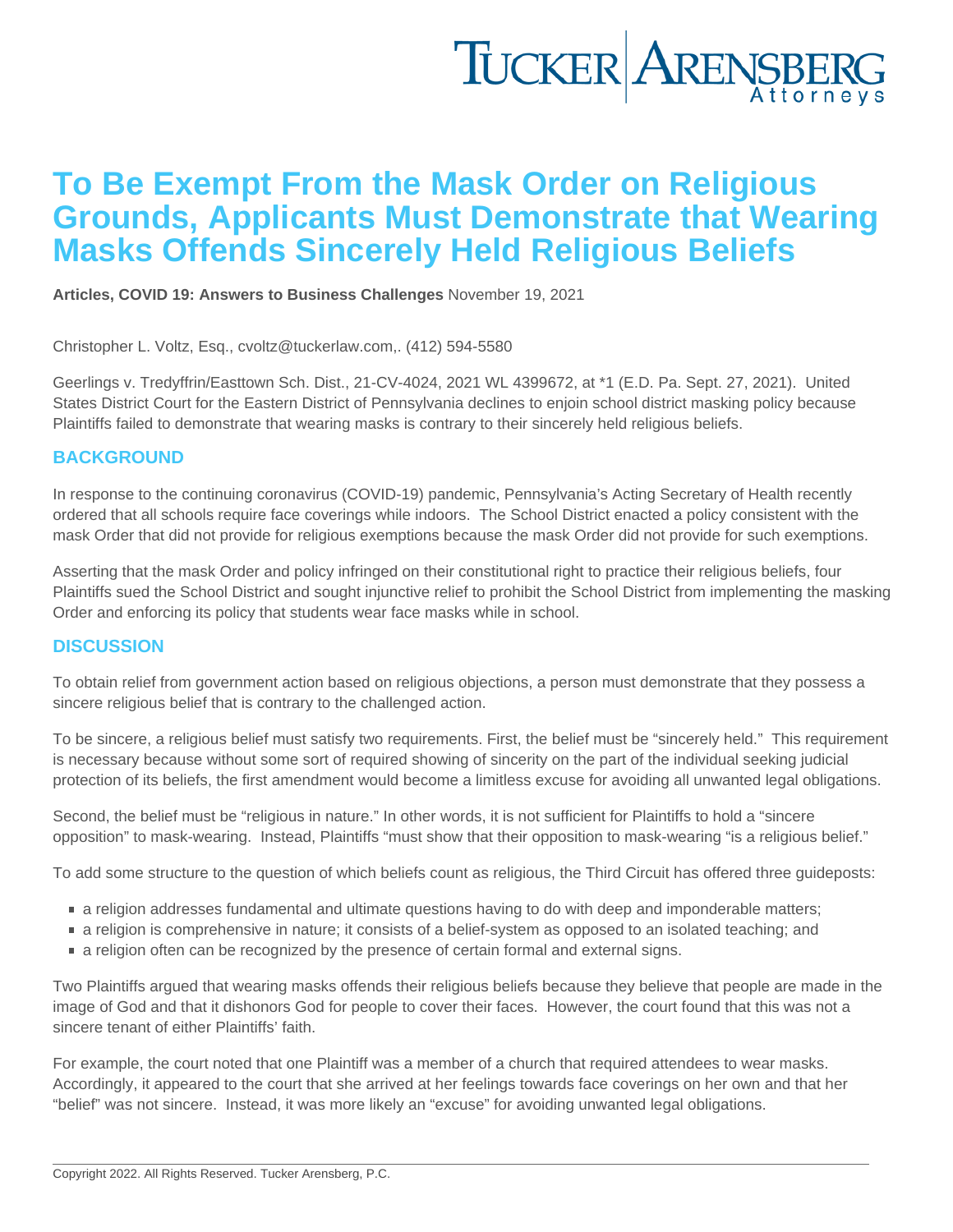# TUCKER ARENSBERG

Moreover, even if her beliefs were sincere, refusing to wear a mask was not a tenant of her religion. The court explained that this Plaintiff had not demonstrated that she practices keeping her face uncovered in the same way followers of Catholicism practice communion or those of Jewish faith practice eating unleavened bread on Passover. In addition, there was no evidence that her decision to eschew masks corresponded to the teachings of her community, upbringing, or other "comprehensive … belief-system." In addition, there was no evidence that she practices it through "formal and external signs" such as holidays, ceremonies, or clergy. Instead, the court concluded that her beliefs are an "isolated moral teaching" that reflects the circumstances of the ongoing pandemic and seems to be more associated with opposition to health restrictions.

As for the second Plaintiff making this claim, the court noted that he had no objection to his son wearing football helmets or wrestling head gear. Moreover, this Plaintiff could not identify any source for his beliefs that masks disrespect the creator and it was clear that he did not possess these beliefs before the current pandemic.

Accordingly, the court concluded that neither of these Plaintiffs demonstrated that they held sincere religious beliefs against wearing masks.

The court also rejected two other Plaintiffs' claims that wearing masks offended their religious beliefs. These Plaintiffs asserted that it is immoral to harm the body and that masks harm the body.

One of these Plaintiffs, who regularly attends church, could not point to anything in her community, church, or past experiences that would substantiate her contention that she has a religious practice of not wearing masks.

Moreover, even if she sincerely believed that the body is a temple and should not be harmed, the court determined that this is a medical belief, not a religious belief. As the court explained, even though the two may sometimes overlap, such as where a prohibition on eating pork serves both sanitary and spiritual ends, it takes more than a generalized aversion to harming the body to nudge a practice over the line from medical to religious.

The court rejected another Plaintiff's similar claims for a different reason. This Plaintiff has no church affiliation and did not subscribe to any Bible. Instead, he described his religion as a set of personal beliefs based on his own research. In short, this Plaintiff's beliefs were his personal understanding of right and wrong.

The court explained that such a "personal moral code," while commendable, is not afforded the protection of the Free Exercise Clause. The court explained:

An individual or group may adhere to and profess certain political, economic, or social doctrines, perhaps quite passionately. The first amendment, though, has not been construed, at least as yet, to shelter strongly held ideologies of such a nature, however all-encompassing their scope.

Accordingly, these Plaintiffs' beliefs were not entitled to protection because one was a medical belief and the other, in addition to being a medical belief, was based on a personal moral code and not a religion.

### **PRACTICAL ADVICE**

This decision provides helpful guidance to any school district that receives a request for a religious exemption from the current mask Order. While the court makes clear that an applicant for an exemption must demonstrate that their objection to wearing a mask is based on a sincerely held religious belief, the court does not exclude the possibility that some applicants could meet this burden and be entitled to a religious exemption from the Order. To the contrary, the court explicitly stated that "the District's obligation to protect students' legitimate constitutional right to practice their religion cannot be set aside by an order from the Secretary of Health of Pennsylvania." Accordingly, school districts should work closely with their solicitor if they ever receive a request for a religious exemption from the mask Order and corresponding